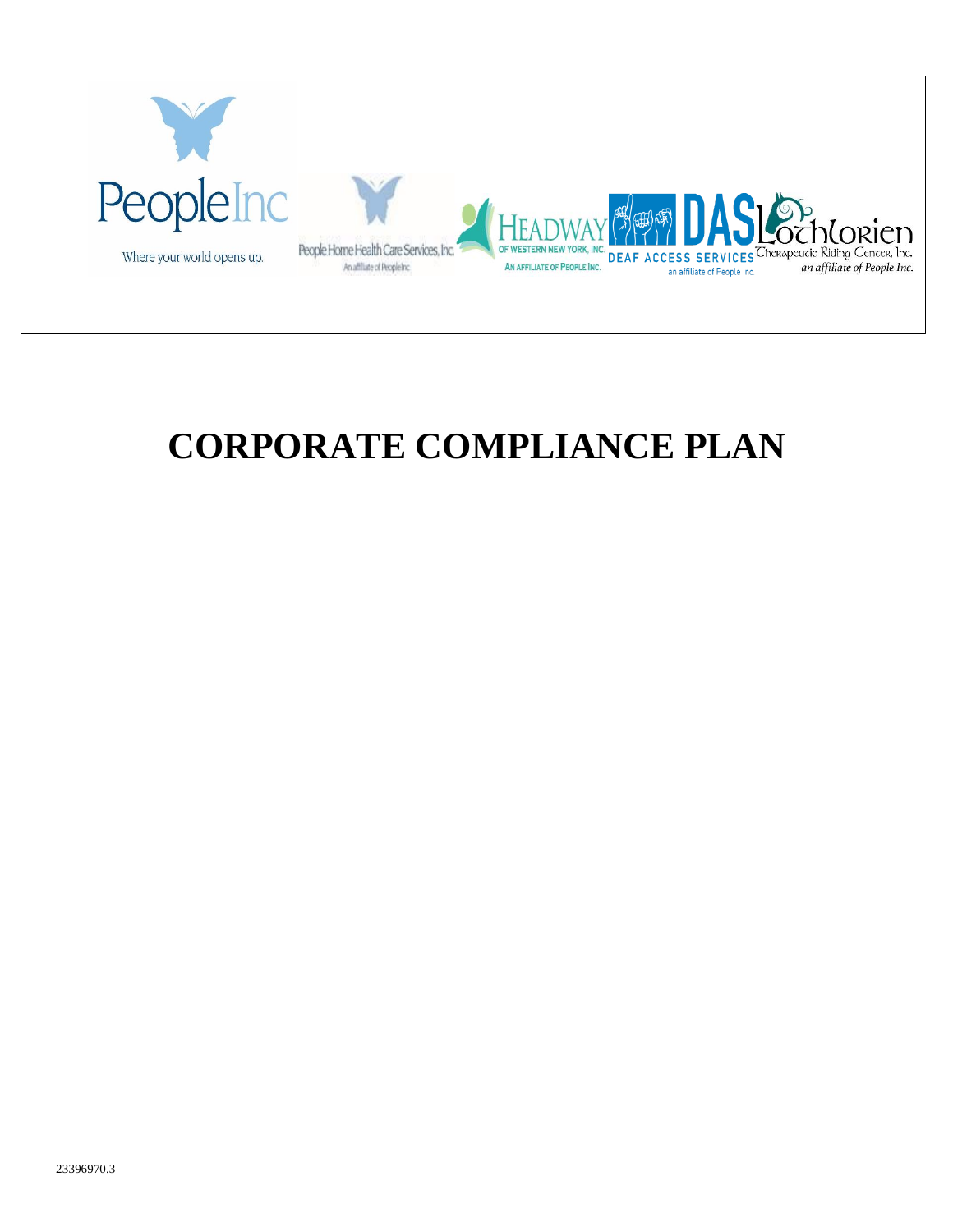#### **PEOPLE INC.**

#### **CORPORATE COMPLIANCE PLAN**

People Inc. and its affiliates (collectively, "the Agency") have adopted a Corporate Compliance Program ("Compliance Program") to further its mission, values and legal duty to promote adherence to all applicable state and federal statutes and regulations, and to conduct business in a manner that supports integrity in operations. This Corporate Compliance Plan ("Compliance Plan" or "Plan") describes the Agency's Compliance Program. This Plan is not intended to set forth all of the substantive programs and practices of the Agency which are designed to achieve compliance in the many areas in which the Agency operates. Rather, it is intended to establish internal controls in order to assure that business is conducted professionally and lawfully, and to prevent, detect, correct and report fraud, waste, abuse and other improper conduct<sup>1</sup>.

The Agency's Compliance Program, Compliance Plan, and policies and procedures demonstrate the Agency's commitment to honest and responsible corporate and provider conduct as it carries out its care-giving mission. This message is communicated through the Agency's Compliance Program to the individuals receiving services at the Agency, the Agency's employees and independent contractors, and the community at large.

#### **SCOPE**

The Compliance Plan applies to all facilities under the Agency's operating certificates and to all affected individuals, including employees, Board of Director ("Board") members and officers, volunteers, interns, students, independent contractors, appointees, vendors<sup>2</sup>, and other persons of affiliates associated with the Agency such that the person or affiliate contributes to the Agency's entitlement to Medicaid reimbursement ("Affected Individuals"). The Compliance Program applies to: (1) billings; (2) payments; (3) medical necessity and quality of care; (4) governance; (5) mandatory reporting; (6) credentialing; and (7) other risk areas that are or could be identified by the Agency.

#### **COMPLIANCE PROGRAM RESPONSIBILITY**

 $\overline{a}$ 

 $1$  Note that personnel issues are not compliance issues unless an employee believes that they have been intimidated or retaliated against for reporting a compliance issue in which case they should contact the Corporate Compliance Officer. All other personnel issues should be reported to the Director of Human Resources.

<sup>&</sup>lt;sup>2</sup> Note that only those vendors that contribute to the Agency's entitlement to Medicaid reimbursement are covered by this Plan. Examples include persons providing health care services and supplies (durable medical equipment, medications, nursing supplies, etc.)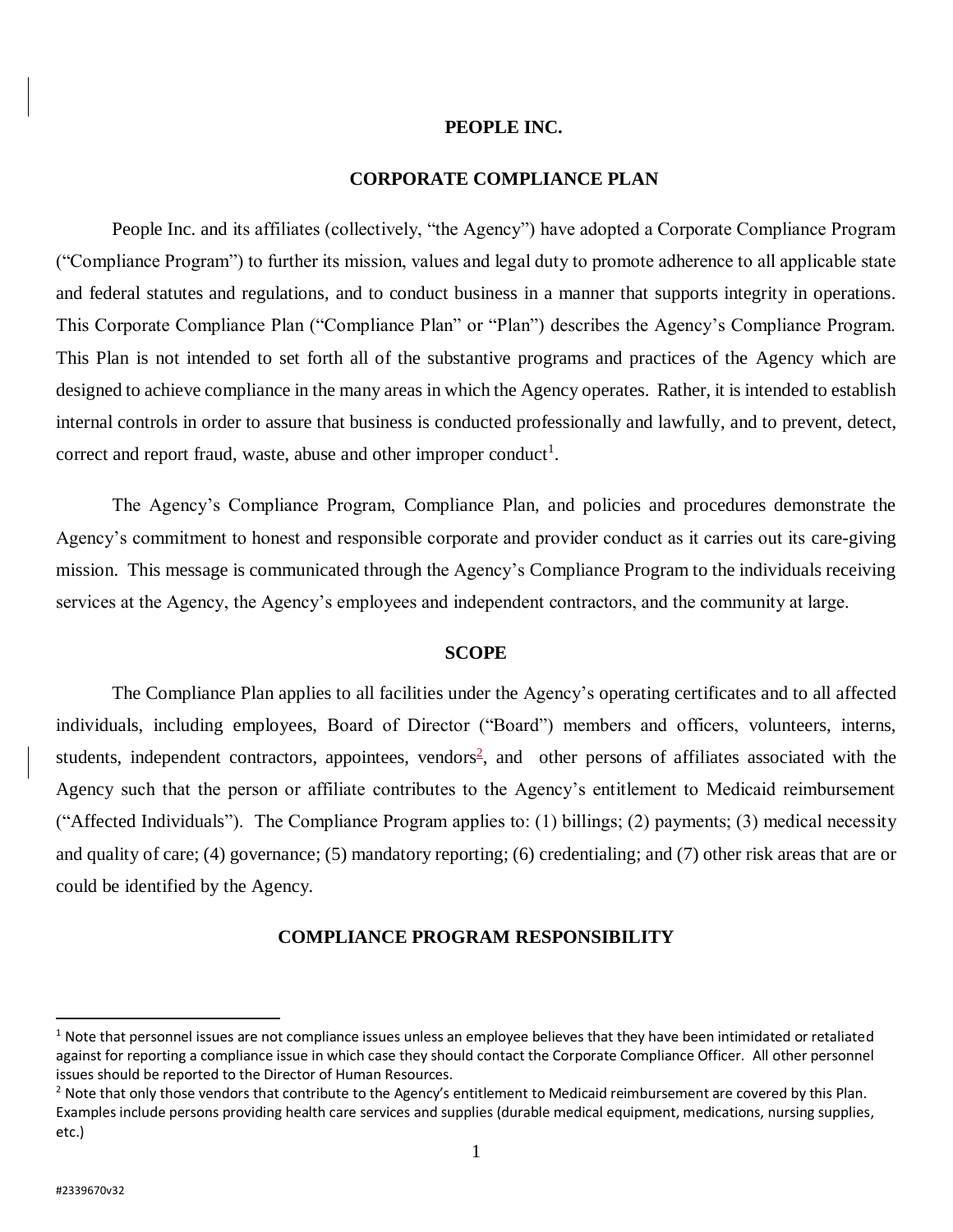Proper implementation of the Agency's Compliance Program is the responsibility of all Affected Individuals. All Affected Individuals are responsible for acquiring sufficient knowledge, based on their level of responsibility, to recognize potential compliance issues related to their duties and to seek appropriate advice in dealing with those issues. All Affected Individuals are expected to be familiar and comply with the Compliance Program Standards of Conduct ("Standards of Conduct"), this Compliance Plan, and applicable policies and procedures that describe the Agency's expectations. Affected Individuals are also expected to comply with all federal and state laws and regulations that govern their role within the Agency and conduct business, at all times, in a manner that supports integrity in its operations. Conduct contrary to this expectation is a violation of the Standards of Conduct, this Compliance Plan, and/or applicable policies and procedures.

Each supervisor and manager is responsible for ensuring that the Affected Individuals within their supervision understand the importance of, and act in accordance with, the Standards of Conduct, this Compliance Plan, and compliance policies. The failure of supervisors and managers to so instruct their subordinates or to take reasonable measures to detect non-compliance or improper conduct of their subordinates may result in corrective action, up to and including termination.

Illegal acts or improper conduct may subject the Agency and Affected Individuals to severe criminal and civil penalties. All Affected Individuals **must** report any conduct that they believe violates this Compliance Plan, the Agency's policies, or laws and/or regulations to their supervisor(s), the Compliance Officer, the Agency's anonymous Compliance Hotline, or by using the Agency's Doing It Right form. Individuals who report such conduct in good faith shall not be retaliated against or intimidated for making such a report.

Employees who engage in fraud, waste, abuse or other improper or unethical conduct will be subject to disciplinary action in accordance with the Agency's corrective action policies, including, but not limited to, termination of employment. Other Affected Individuals, including independent contractors, vendors, and Board members and officers will also face disciplinary action for non-compliance and improper conduct. The Compliance Officer, in consultation with Human Resources and, if necessary, outside counsel, will ensure that disciplinary mechanisms in place for verified instances of non-compliance or improper or unethical conduct are applied consistently and in a manner that is appropriate considering the nature and extent of the non-compliance or improper conduct.

#### **COMPLIANCE PROGRAM ELEMENTS**

The Agency has established and maintained the following elements in its Compliance Program to assure its goal of lawful and responsible conduct in delivering quality services: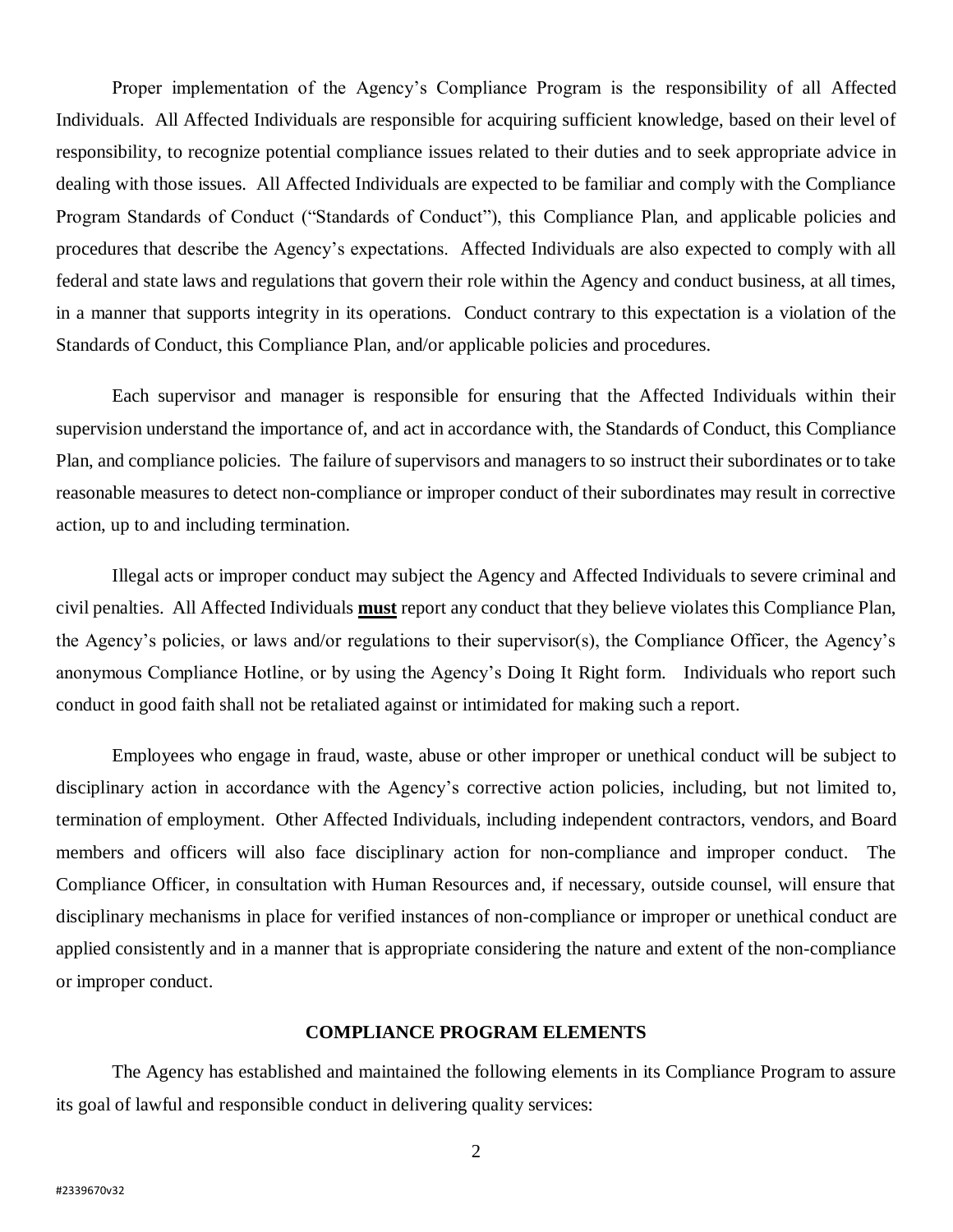- 1. Written standards of compliance expectations as described in the Standards of Conduct (Section I) and the Agency's policies and procedures;
- 2. A Compliance Officer with high-level responsibility to operate and monitor the Compliance Program and a Compliance Committee to assist in these functions (Section II);
- 3. Effective, on-going education and training for Affected Individuals (Section III);
- 4. Open lines of communication for reporting compliance issues, including a method for anonymous and confidential good faith reporting (Section IV);
- 5. Disciplinary policies and procedures to encourage good faith participation in the Compliance Program by Affected Individuals, the investigation of potential violations, and the implementation of compliance corrective action and remediation (Section V);
- 6. Policies and procedures to identify and investigate risk areas specific to provider type, including internal audits, and to evaluate potential or actual non-compliance (Section VI);
- 7. Policies and procedures to investigate compliance problems, implement corrective measures, and communicate the results of the investigation (Section VII); and
- 8. A policy of non-intimidation and non-retaliation for good faith participation in the Compliance Program and for good faith reporting of potential or actual misconduct (Section VIII).

# **I. POLICIES & PROCEDURES**

**A. Compliance Standards of Conduct**. The following Standards of Conduct are reproduced in similar form in the Employee Handbook, in all Department policy manuals, and on the Agency's intranet. Failure to comply with the following may result in corrective action under the Agency's progressive disciplinary policies, including but not limited to, termination of employment in the case of an employee, termination of a relationship in the case of volunteers, students and interns, termination of a contractual relationship in the case of an independent contractor or vendor, or removal from the Board in the case of a director or officer.

1. General Standards.

a. The Agency and all Affected Individuals must adhere to all applicable laws and regulations, the Agency's policies and procedures, and the Standards of Conduct. If an Affected Individual is unsure of whether an action is lawful, the Affected Individual should not act until the individual has checked with their supervisor (if applicable) or the Compliance Officer.

b. Affected Individuals must comply with the Policy Handbook specific to their department.

c. Affected Individuals must be completely honest and truthful in all dealings, including dealings with government agencies and representatives.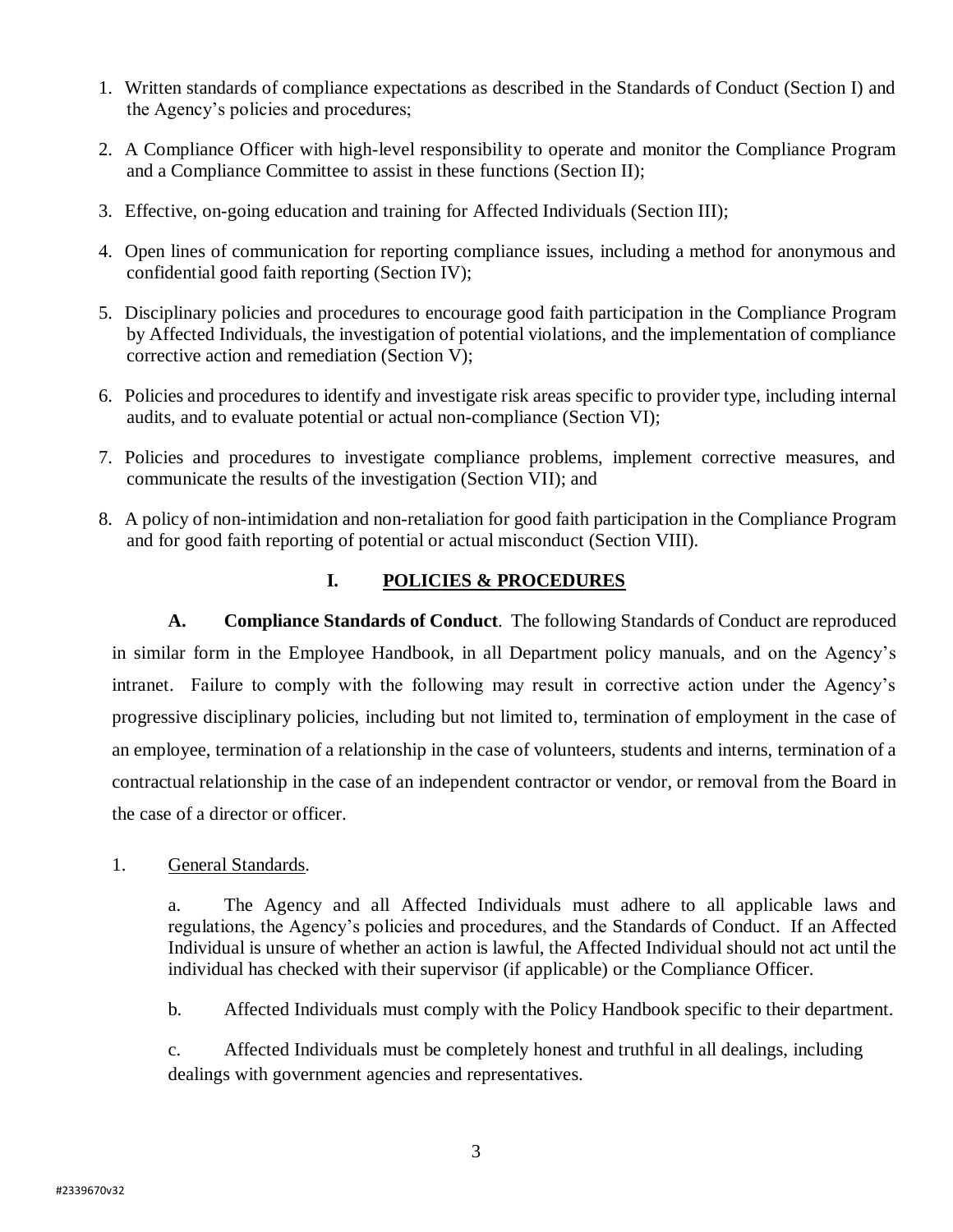d. Affected Individuals must cooperate fully with all inquiries concerning possible compliance issues, and must actively work to correct any improper practices that are identified.

e. Affected Individuals must follow safe work practices and must comply with all applicable safety standards and health regulations.

f. Affected Individuals, as applicable, must use the Agency's assets solely for the benefit and purpose of the Agency. Personal use of Agency assets is not permitted unless disclosed to, and approved by, the appropriate supervisor or manager.

g. The Agency and Affected Individuals shall not discriminate based on the recipient's or employee's race, color, religion, creed, gender, gender identity, gender expression, sexual orientation, age, national origin, citizenship status, ethnicity, pregnancy, childbirth or related medical conditions, marital status, military or veteran status, disability (including use of a guide dog, hearing dog or service dog), genetic information (including predisposing genetic characteristics), source of payment, or any other protected class under federal or state law.

## 2. Billing and Payment Standards.

a. All Affected Individuals involved in documenting and billing the government and other payors for health care or other services must ensure that they comply with all applicable laws, regulations, rules, conditions of participation, and interpretive guidance relating to billing.

b. Claims submitted for payment must be accurate and truthful, reflect only those services and supplies which were ordered and provided, and be based on supporting documentation that is in accordance with applicable laws, regulations, and third party payor requirements. Cost reports must be prepared accurately and truthfully, be based only on allowable costs, and be supported by adequate documentation in accordance with applicable laws, regulations, and third party payor requirements. Deliberate or reckless misstatements to the government or other payors, misrepresentations, false bills, and false requests for payment are strictly prohibited.

c. Affected Individuals shall not knowingly submit claims for items or services furnished by a provider that has been excluded from participation in a federal or state health care program, such as Medicaid or Medicare.

#### 3. Medical Necessity and Quality of Care and Services.

a. Medical care and services must be based on medical necessity and professionally recognized standards of care. Non-medical services must be based on the programmatic requirements for those services.

b. The Agency shall have processes to measure and improve the quality of its care and services and the safety of the individuals served. To the extent possible, the Agency's quality assessment and improvement processes shall be coordinated with the Agency's Compliance Program.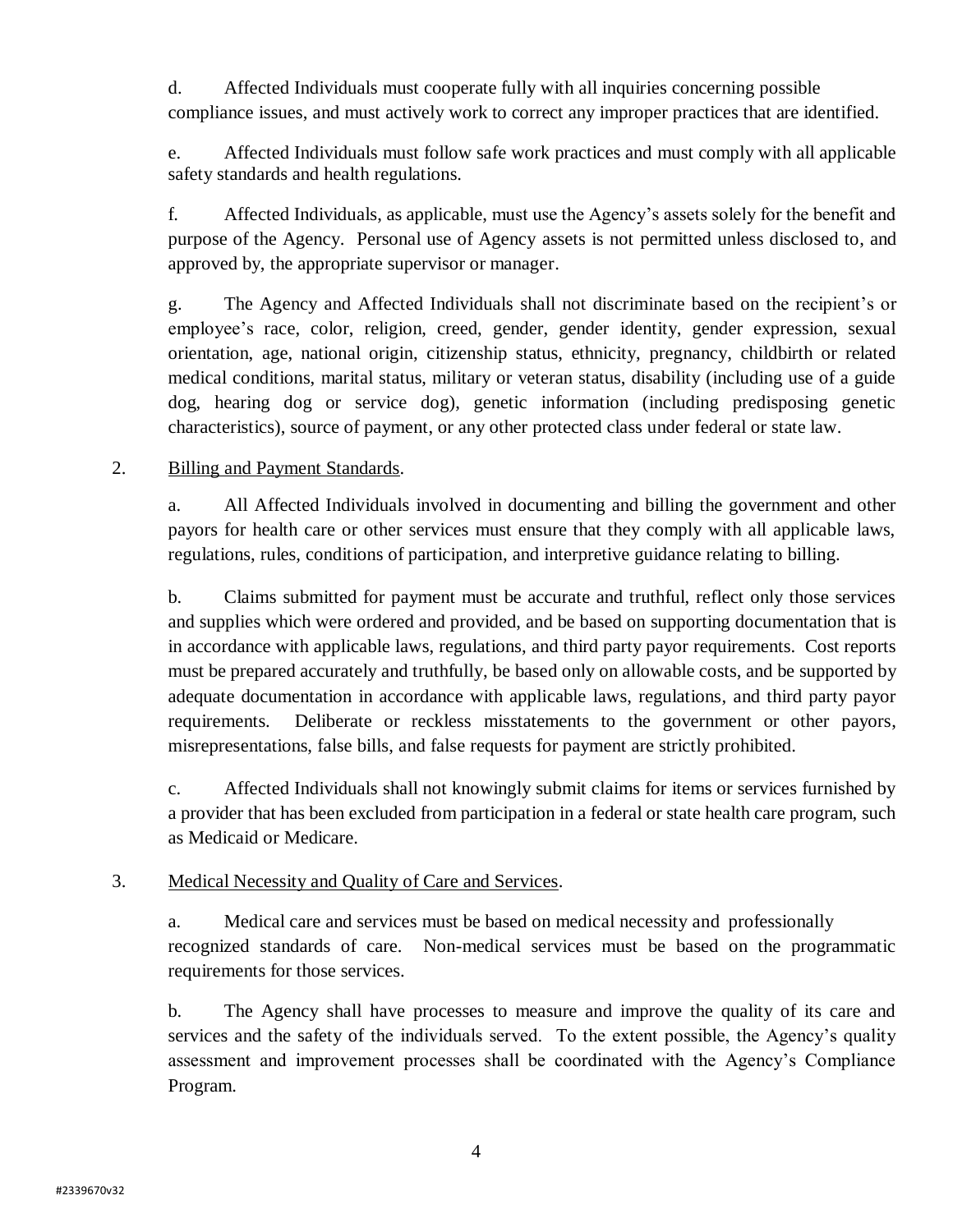## 4. Governance and Conflicts Standards.

a. The Agency's Board shall exercise reasonable oversight over the implementation of the Compliance Program and shall receive timely and appropriate information regarding compliance with applicable laws from the Agency's Corporate Compliance Officer via the Board Liaison/Senior Vice President as is necessary.

b. All Affected Individuals must be free from any undue influence that conflicts with, or appears to conflict with, their legal duties and responsibilities. Aside from the exception noted below, Affected Individuals may not receive or accept any payment, gift, or anything of value from any person or entity that has, or seeks to have, a business relationship with the Agency. However, Affected Individuals may accept gifts of nominal value, meals, and social invitations, so long as they are consistent with law and good business ethics and practices, and do not obligate the recipient to take, or refrain from taking, any action or decision on behalf of the Agency.

If possible, Affected Individuals are encouraged to make such nominal gifts available to individuals receiving services, the People, Inc. Foundation, and/or specific Agency departments. If an Affected Individual has a question about whether a gift, payment, or any other thing of value may be accepted, the Affected Individual must contact the Compliance Officer for guidance before accepting it.

c. Employees must not have any financial or other personal interest in a transaction between the Agency and a vendor, supplier, provider, or customer. Employees must not engage in financial, business, or any other activity which competes with the Agency's business, or which, actually or in appearance, interferes with the performance of their job duties. Affected Individuals may not give anything of value, including bribes, kickbacks, or payoffs, to any government representative, fiscal intermediary, carrier, contractor, vendor, or any person in a position to benefit the Agency in any way. If an Affected Individual has a question about whether a relationship violates this subsection, the Affected Individual must contact the Compliance Officer for guidance.

d. Affected Individuals must not engage in unfair competition or deceptive trade practices that misrepresent the Agency's services or operations.

e. Affected Individuals must comply with all antitrust laws and may not engage in discussions or agreements with competitors regarding pricing, prices paid to suppliers or providers, or joint actions or boycotts, unless such activity is protected by law.

f. The Agency is a charitable organization that has been granted exemption from federal and state tax. In order for the Agency to maintain its tax exempt status, Affected Individuals, in the name of or on behalf of the Agency, are barred from carrying on propaganda or otherwise attempting to influence legislation (except as permitted by the Internal Revenue Code), and from participating or intervening in any political campaign on behalf of or in opposition to any candidate for public office. Affected Individuals must not entertain government representatives in connection with Agency business. This, however, does not prevent Affected Individuals from engaging in political activity when acting in their individual capacity.

g. Pursuant to the Agency's Contracts Policy, certain Affected Individuals must notify and obtain the approval of the Compliance Officer prior to entering into any proposed contracts or agreements (or amendments thereto) with physicians, health care businesses, patients, providers, third party payors, vendors, or suppliers to the Agency.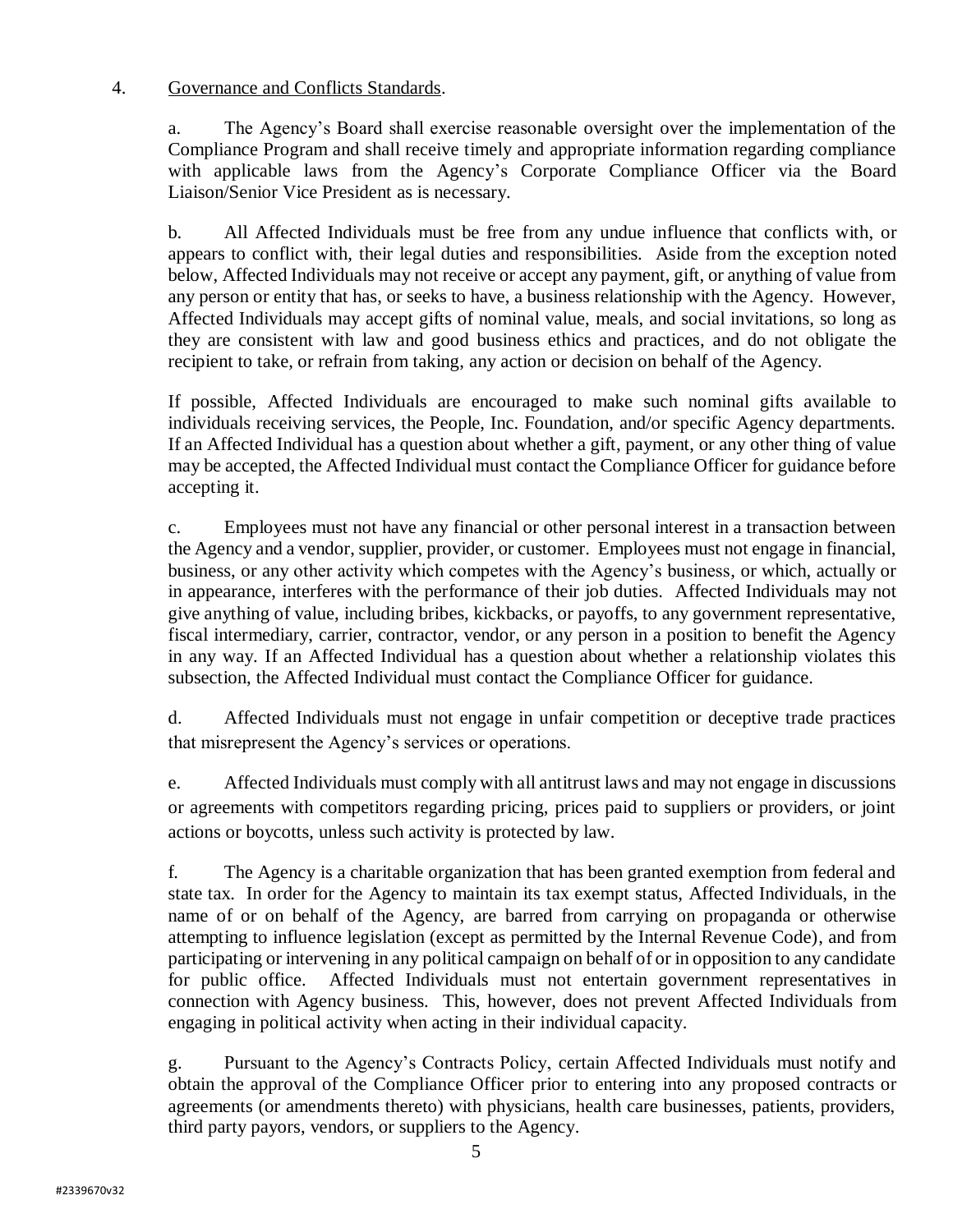## 5. Mandatory Reporting.

a. Individuals served by the Agency shall be free from abuse, neglect, and mistreatment. Affected Individuals shall immediately report all allegations of abuse, neglect, or mistreatment to the Affected Individual's supervisor or designee, and said supervisor or designee shall report such allegations to government officials as required by law.

b. The Agency and Affected Individuals shall comply with other mandatory reporting requirements in accordance with both the Agency's policies and applicable laws and regulations.

# 6. Credentialing.

a. Prior to engaging their services, prospective Affected Individuals shall be screened by the Human Resource Department against websites which provide information on excluded individuals and entities, criminal backgrounds, and professional licensure and certification in accordance with both the Agency's policies and procedures, and applicable laws and regulations.

b. Thereafter, such screening shall be done on a regular basis to ensure such individuals and entities have not been excluded, convicted of a disqualifying offense, or had their licensure or certification suspended, revoked, or terminated since the prior screening.

# 7. Confidentiality.

a. Affected Individuals must hold information concerning the individuals they serve and the Agency's employees in the strictest of confidence. Such information shall not be disclosed to anyone unless authorized by the individual or their representative, or unless permitted or required by law.

b. Affected Individuals must maintain the confidentiality of the Agency's business information, including financial information, incidents, lawsuits and legal proceedings, pending or contemplated business transactions, trade secrets, and information relating to the Agency's vendors, suppliers, providers, and customers.

c. All Affected Individuals who use the Agency's information systems, including computers, laptops, servers, printers, software, and cell phones, assume the responsibility for using these resources in an appropriate manner and in accordance with the Agency's policies and procedures.

## 8. Government Audits and Investigations.

a. **If contacted by a government official, Affected Individuals are required to obtain the person's name, title, agency, and contact information. Affected Individuals must immediately inform both their supervisor (as applicable) and the Compliance Officer or designee.** While Affected Individuals may voluntarily speak with such officials, Affected Individuals must **first** contact their supervisor or the Compliance Officer before doing so. The Compliance Officer will attempt to obtain additional information from the government official to be used in deciding how to respond to the official's request. **In no event may any Affected Individual release the Agency's documents before speaking to the Compliance Officer and receiving approval to release such documents.**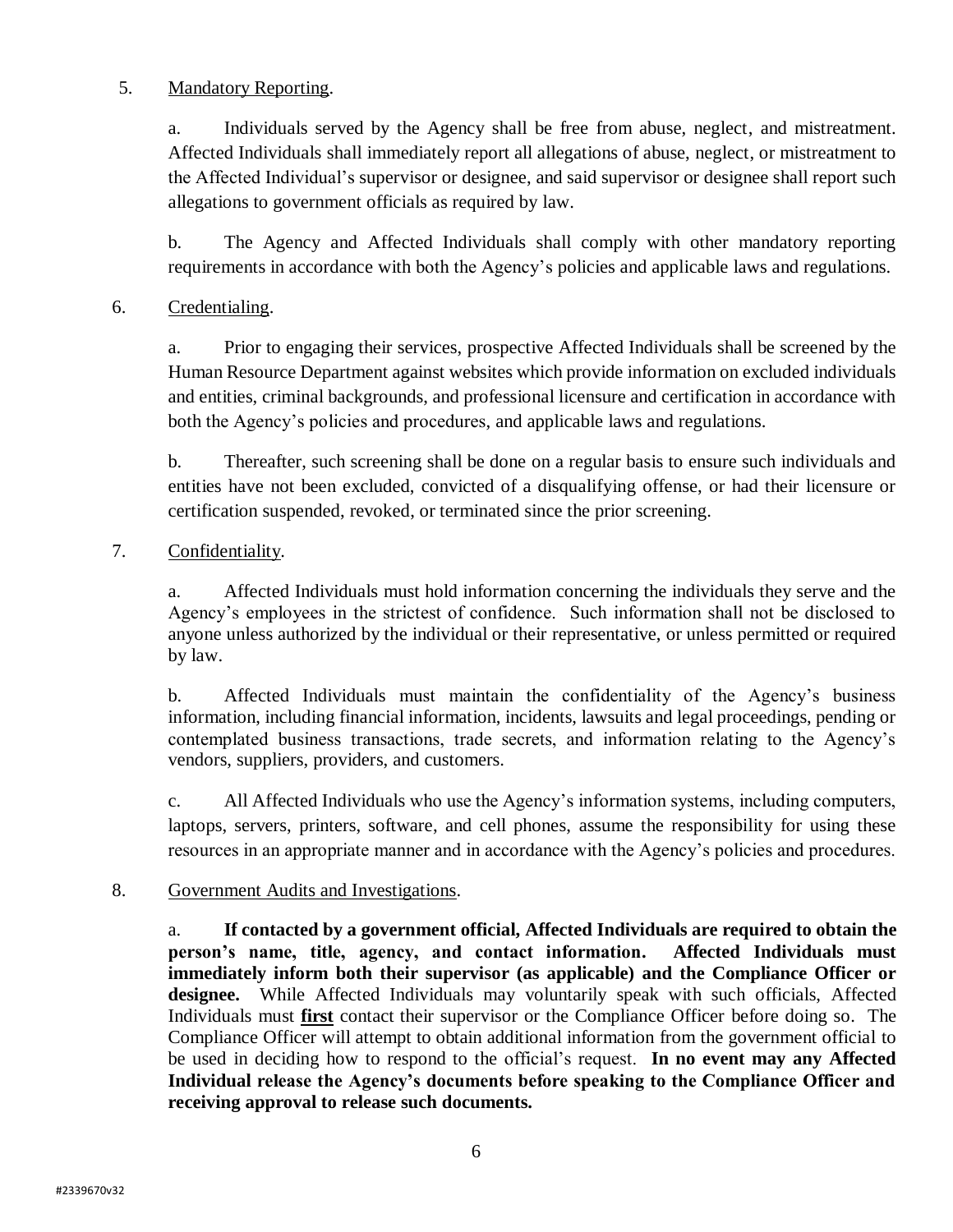b. Affected Individuals may not alter, destroy, mutilate, conceal, cover-up, falsify, or make false entries in any record with the intent to impede, obstruct, or influence an audit or investigation of any governmental agency or third party payor. Affected Individuals certifying to the correctness of records submitted to government agencies must believe that the information is true, accurate, and complete to the best of their knowledge.

**B. Other Compliance Related Policies and Procedures.** Departments and programs within the Agency have adopted and implemented compliance policies and procedures that are specific to those departments and programs. The Compliance Officer shall ensure that all such policies and procedures are reviewed annually by the appropriate department or program, and shall monitor any amendments thereto to ensure compliance with applicable federal and state statutes and regulations.

# **II. COMPLIANCE STRUCTURE AND OVERSIGHT**

**A. Compliance Officer.** The Board shall ensure the designation of a Compliance Officer who will report directly to the Chief Executive Officer or a Senior Management member of the Agency designated by the Chief Executive Officer. The Compliance Officer may, at their discretion, directly contact the Chairperson of the Board or the Chief Executive Officer, as necessary. The Compliance Officer shall be an employee of the Agency who will oversee and monitor implementation of the Program. All Affected Individuals should view the Compliance Officer as a resource to answer questions and address compliance concerns. The Compliance Officer shall, with the assistance of staff as appropriate:

- 1. Review, revise, implement and distribute the Standards of Conduct, Compliance Plan and compliance policies that are designed to ensure compliance with applicable laws and regulations;
- 2. Conduct an annual review of the Standards of Conduct, Compliance Plan, compliance policies and Compliance Program;
- 3. Upon consultation with outside counsel, suggest revisions of the Compliance Plan and Program to the Compliance Committee and the Board;
- 4. Report to the Chief Executive Officer and the Board on a periodic basis of at least annually and to the Compliance Committee on a more frequent basis, on the progress of the Compliance Program's implementation and compliance monitoring activities, and regularly provide monitoring data as part of the established monitoring process, which may include, but is not limited to, the Board policies areas of Staff Treatment, Asset Protection, and Financial Condition;
- 5. Develop and coordinate appropriate and effective compliance training and education programs for all Affected Individuals at orientation and periodically thereafter (as applicable), maintain records of training and education programs, and assess the effectiveness of such programs;
- 6. Develop productive working relationships with all supervisors and managers to facilitate Affected Individuals' compliance with the Standards of Conduct;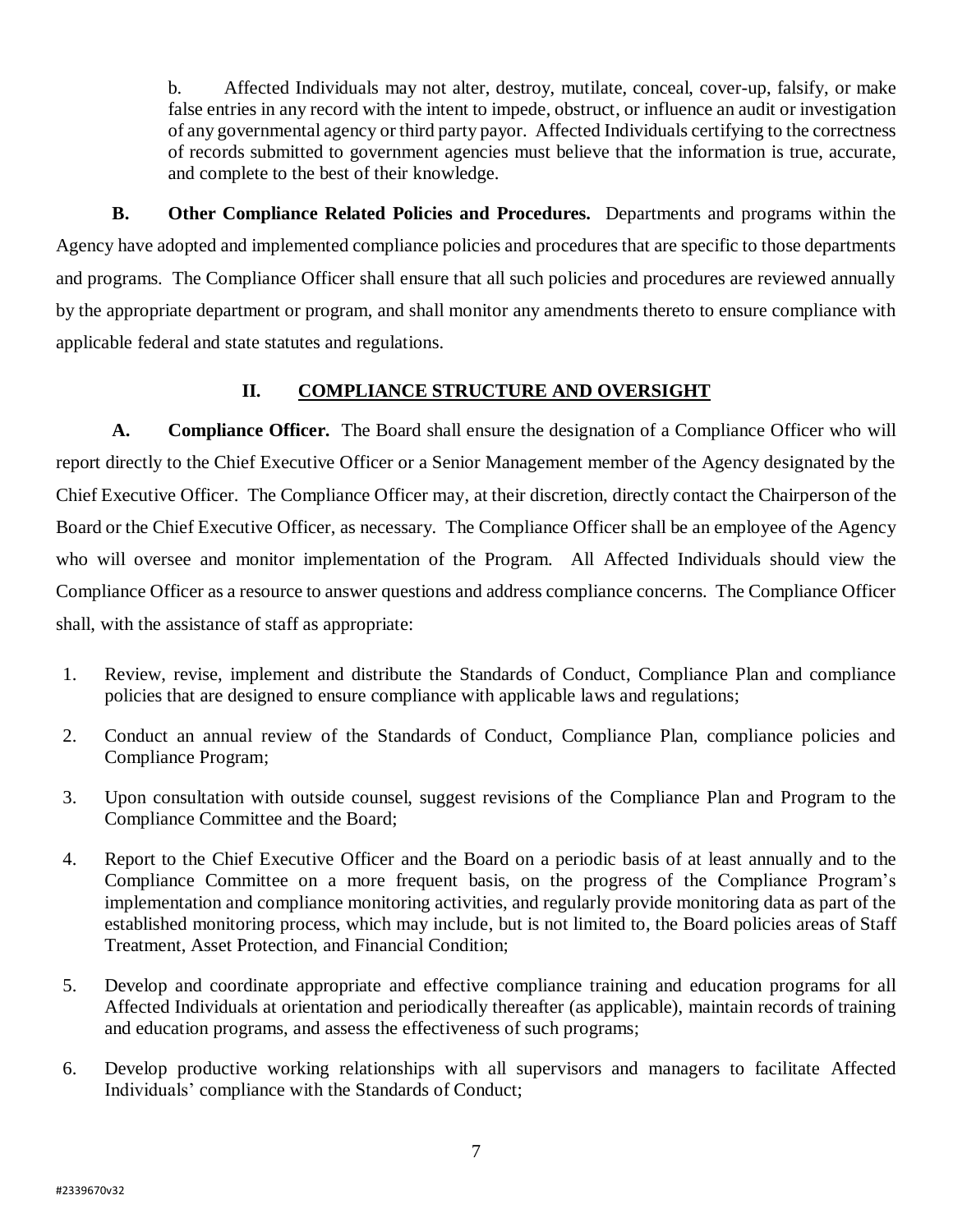- 7. Develop an annual work plan that includes the establishment and implementation of an effective system for routine monitoring of the Agency's programs and identification of compliance risk areas and trends. Such system should include internal monitoring and audits and as appropriate, external audits, to evaluate the Agency's compliance with the Medicaid and other payor requirements and the overall effectiveness of the Compliance Program;
- 8. Establish and implement effective lines of communication, ensuring confidentiality, between the Compliance Officer and members of the Compliance Committee, the Agency's employees, managers and Board of Directors, and the Agency's first tier, downstream, and related entities. Such lines of communication shall be accessible to all Affected Individuals and allow compliance issues to be reported including a method for anonymous and confidential good faith reporting of potential compliance issues as they are identified without fear of retaliation or intimidation.;
- 9. Establish and implement a system to promptly responding to compliance issues as they are raised, investigating potential compliance problems as identified in the course of self evaluations and audits, and correcting such problems promptly and thoroughly to reduce the potential for recurrence, and ensure ongoing compliance with Medicaid and other payor requirements;
- 10. In consultation with Human Resources and, if necessary, outside counsel, establish and implement wellpublicized disciplinary standards through the implementation of procedures which encourage Affected Individuals' good faith participation in the Compliance Program, including policies that articulate expectations for reporting compliance issues and assisting in their resolution, that ensure sanctions are applied fairly and consistently in a manner appropriate to the nature and extent of the non-compliant behavior or improper conduct, and that outline sanctions for:
	- b. Failing to report actual or suspected problems or improper or unethical conduct;
	- c. Participating in non-compliant, improper or unethical behavior; and
	- d. Encouraging, directing, facilitating or permitting non-compliant, improper or unethical behavior;
- 11. Together with the Human Resources Department, prior to engaging their services, oversee the Agency's screening of prospective Affected Individuals against websites which provide information on excluded individuals and entities, criminal backgrounds, and professional licensure and certification, and thereafter, oversee a system of such screenings on a regular basis (including monthly checks of federal and state exclusion lists) to ensure that such Affected Individuals have not been excluded, convicted of a disqualifying criminal offense, or had their licensure or certification suspended, revoked, or terminated since the prior screening;
- 12. Ensure that all contracts entered into by the Agency contain language that is compliant with both the Compliance Plan and applicable laws and regulations, or arrange for review of such contracts by outside counsel;
- 13. Disseminate information on the Compliance Program to all Affected Individuals;
- 14. Review and track all compliance-related internal and external compliance audits, including, but not limited to, internal peer reviews, report the results of all compliance-related audits to the Compliance Committee, and report the results of all audits with significant positive or negative findings to the Board;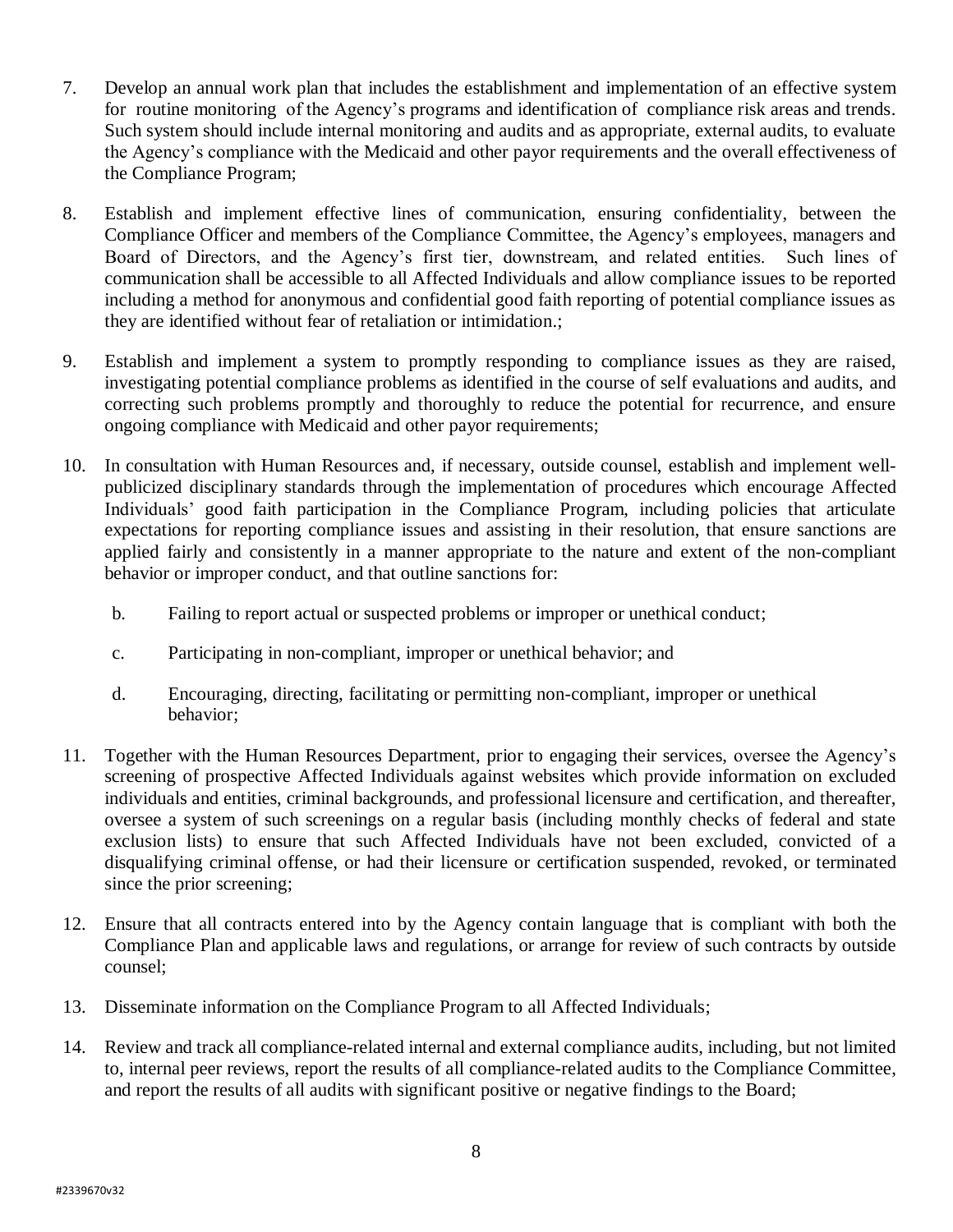- 15. Provide oversight and supervision of compliance-related audits and investigations conducted by governmental agencies and third parties;
- 16. Maintain documentation of compliance-related internal and external audit and investigation results, logs of hotline calls and their resolution, corrective action plans, records of compliance trainings, modification and distribution of policies, procedures, and this Compliance Plan, and other logs, spreadsheets, and records of compliance activities;
- 17. Develop and supervise a system that distributes the responsibilities described in this Plan to other individuals in the Agency and establishes accountability for performing such responsibilities; and
- 18. Work with the certifying official identified on the annual New York State Social Services Law (SSL) and Deficit Reduction Act (DRA) certifications to ensure accurate completion of the SSL Certification on the Office of the Medicaid Inspector General's (OMIG) website.

**B. Compliance Committee.** A Compliance Committee shall be formed to oversee and monitor the operation of the Compliance Program. The scope of the Compliance Committee's authority shall be determined by the Board and be modified from time to time as the Compliance Program is evaluated. The Compliance Committee shall:

- 1. Be comprised of the Compliance Officer, the President, the Chief Executive Officer, members of Senior Management, and other employees as determined by the President and Chief Executive Officer. Members of the Compliance Committee are expected to regularly attend and participate in Compliance Committee meetings, and to keep all information discussed at such meetings confidential. A simple majority will constitute a quorum for voting purposes;
- 2. Oversee the implementation of the Compliance Program in a way that enables the Agency to maintain the highest standards of ethical practice and compliance with applicable laws and regulations;
- 3. Meet at least quarterly (with the ability to meet more frequently) to discuss and review the Compliance Program, compliance complaints, investigations and corrective actions against Affected Individuals, reports and analysis of internal and external audits and investigations, and recently identified risk areas;
- 4. Identify and update specific risk areas of the Agency and recommend new or revised auditing systems, policies, procedures, and practices to address such identified risk areas;
- 5. Develop and implement policies and procedures designed to ensure compliance with the Compliance Program and applicable laws and regulations;
- 6. Conduct an annual review of such policies and procedures, as well as the Compliance Plan and the Compliance Program;
- 7. Upon consultation with outside counsel as needed, suggest revisions of such policies and procedures, the Compliance Plan, and Compliance Program to the Board to reflect changes in applicable law, governmental enforcement, oversight agencies' identified risk areas, or the Agency's identified risk areas;
- 8. Work with Departments to develop or modify standards of conduct, policies, and procedures to promote compliance with legal and ethical requirements;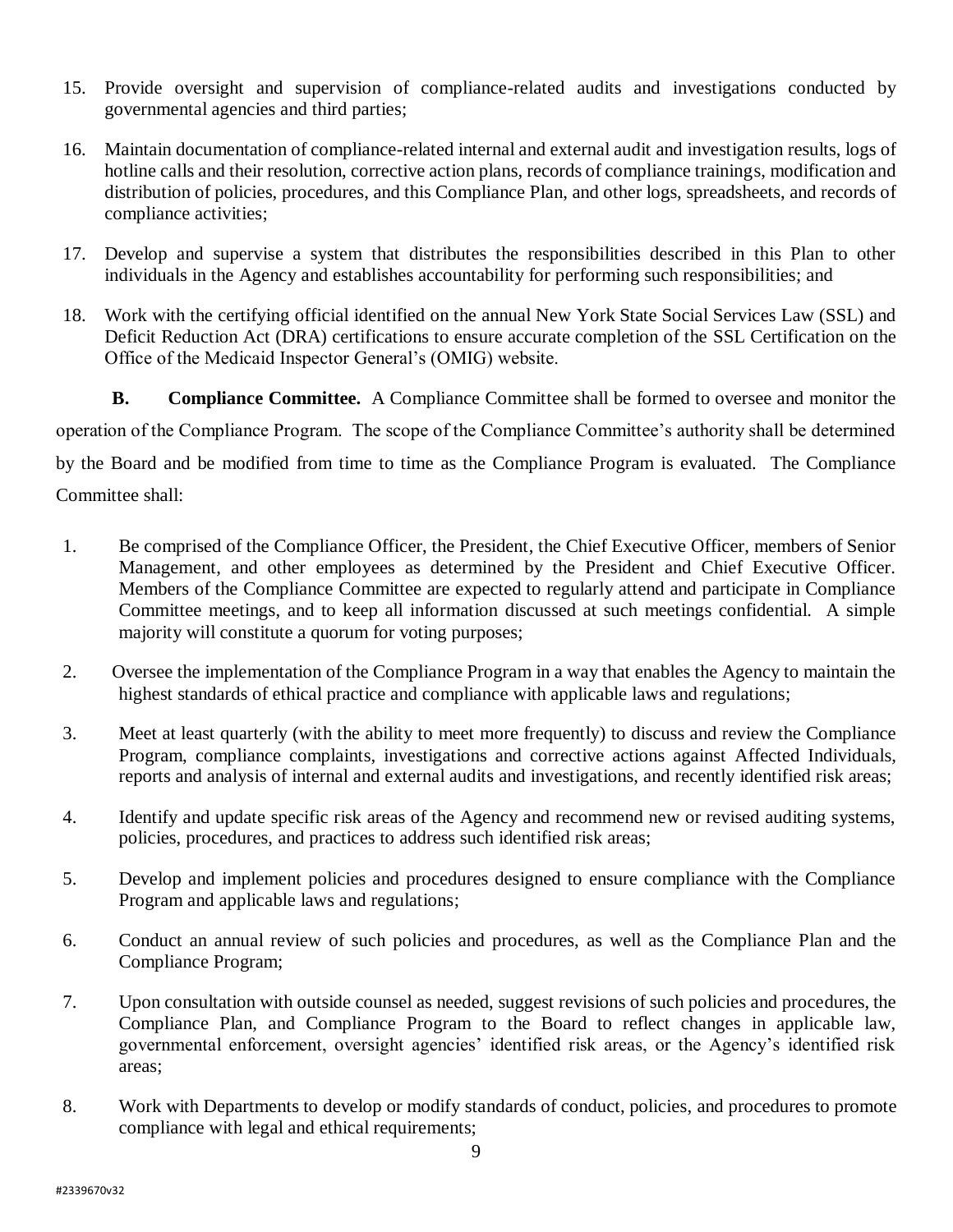- 9. Have specific authority to review the billings and billing practices of Affected Individuals;
- 10. Serve as an advisory body to the Compliance Officer, Human Resources Director and/or President/CEO for evaluating contested compliance reports;
- 11. Ensure adequate resources are available to the Compliance Officer to effectuate their duties;
- 12. At its discretion, form subcommittees to address specified issues;
- 13. Periodically monitor, evaluate and assess the effectiveness of the Agency's education and training programs, and revise such programs as necessary or desired; and
- 14. Develop and evaluate appropriate strategies to promote compliance with the Compliance Program and detection of any potential violations.

# **II. EDUCATION AND TRAINING**

The Compliance Officer, in conjunction with the Human Resources and Training Departments and the appropriate supervisors and managers, will design effective educational and training programs on the Compliance Program for all Affected Individuals, as appropriate, including the Compliance Officer, and Agency employees, the Chief Executive Officer and other senior administrators, managers and Board members. These educational and training programs will include issues, expectations, and the Compliance Program operations, among others. Such training is mandatory. Participation in the following educational and training programs is a condition of employment, contracting with the Agency, volunteering, or serving on the Board. Such education and training shall:

- 1. Be given to all Affected Individuals and shall be part of orientation for a new employee and appointment of a new chief executive, manager or Board member and for all other Affected Individuals within the first 60 days of the Affected Individual's affiliation with the Agency.;
- 2. Be given to existing employees whose job duties are affected by a material change in the Compliance Plan within 60 days of the change;
- 3. Be ongoing, but provided at least annually to certain Affected Individuals to incorporate new statutes, regulations, historical compliance matters, and identified areas of risk;
- 4. Include materials identifying the Compliance Officer and be individualized to the job duties of each employee;
- 5. Include expectations related to acting in ways that support integrity in operations, written policies and procedures that describe compliance expectations, and written policies and procedures that implement the Compliance Program's operation;
- 6. Include additional detailed training on billing and coding risk areas for employees and independent contractors who are involved in the submission of claims for reimbursement;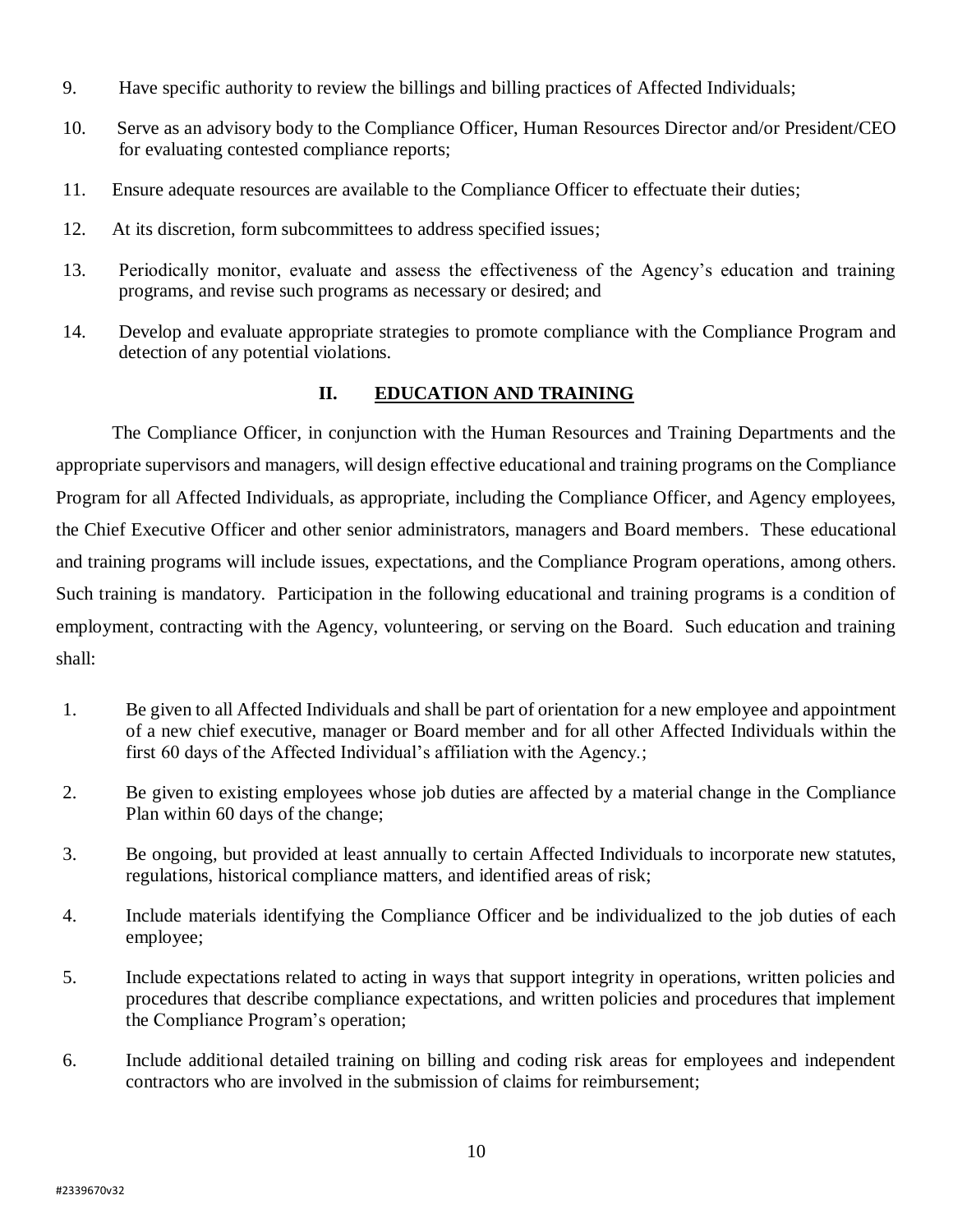- 7. Include detailed information about the laws regarding the prevention of fraud, waste, and abuse to all Affected Individuals, how to report compliance issues (including methods for anonymous and confidential good faith reporting of potential compliance issues), and the protections afforded to employees who report a compliance issue in good faith;
- 8. Include development and distribution of a regularly updated Employee Handbook that reflects current applicable laws, regulations, state and federal health care program requirements, and areas of risk;
- 9. Emphasize that it is a violation of the Compliance Plan for Affected Individuals not to report an instance of non-compliance or improper or unethical conduct internally;
- 10. Make the Compliance Plan accessible to all Affected Individuals in whatever format is deemed appropriate. Board members will be required to examine the Compliance Plan at orientation, and each Board member shall repeat the procedure of examining the Plan annually thereafter;
- 11. Inform employees, volunteers, interns, students that failure to comply with the Compliance Plan may result in disciplinary action, including termination of the individual's employment or relationship with the Agency;
- 12. Inform those independent contractors and vendors that contribute to the Agency's entitlement to Medicaid reimbursement that failure to comply with the Compliance Plan may result in sanctions, including written admonition, financial penalties, and/or termination of the contractor's or vendor's relationship with the Agency;
- 13. Inform Board officers and directors that failure to comply with the Compliance Plan may result in actions, including written admonition to, in the most extreme cases, removal from the Board(s) of Directors in accordance with applicable bylaws, laws, and regulations;
- 14. Provide for retention of attendance sheets, all training materials, and handouts for at least 10 years from the training date;
- 15. Allow for questions from the trainees with appropriate answers based upon the Compliance Program;
- 16. Include information about the non-intimidation and non-retaliation requirements described in Section VIII;
- 17. Identify the Compliance Officer and include how the compliance function interacts with management and the Board; and
- 18. Include information about Compliance Program operation, including the system for identifying risk areas, the system for self-evaluation of the risk areas, including internal audits and external audits, as appropriate, and information about the system for responding to compliance issues.

## **IV. REPORTING & CONFIDENTIAL COMMUNICATIONS**

All Affected Individuals **must** report any conduct that they believe violates this Compliance Plan, the Agency's policies, or laws or regulations. Affected Individuals **must** report such conduct:

1. To the Affected Individual's supervisor(s), if applicable;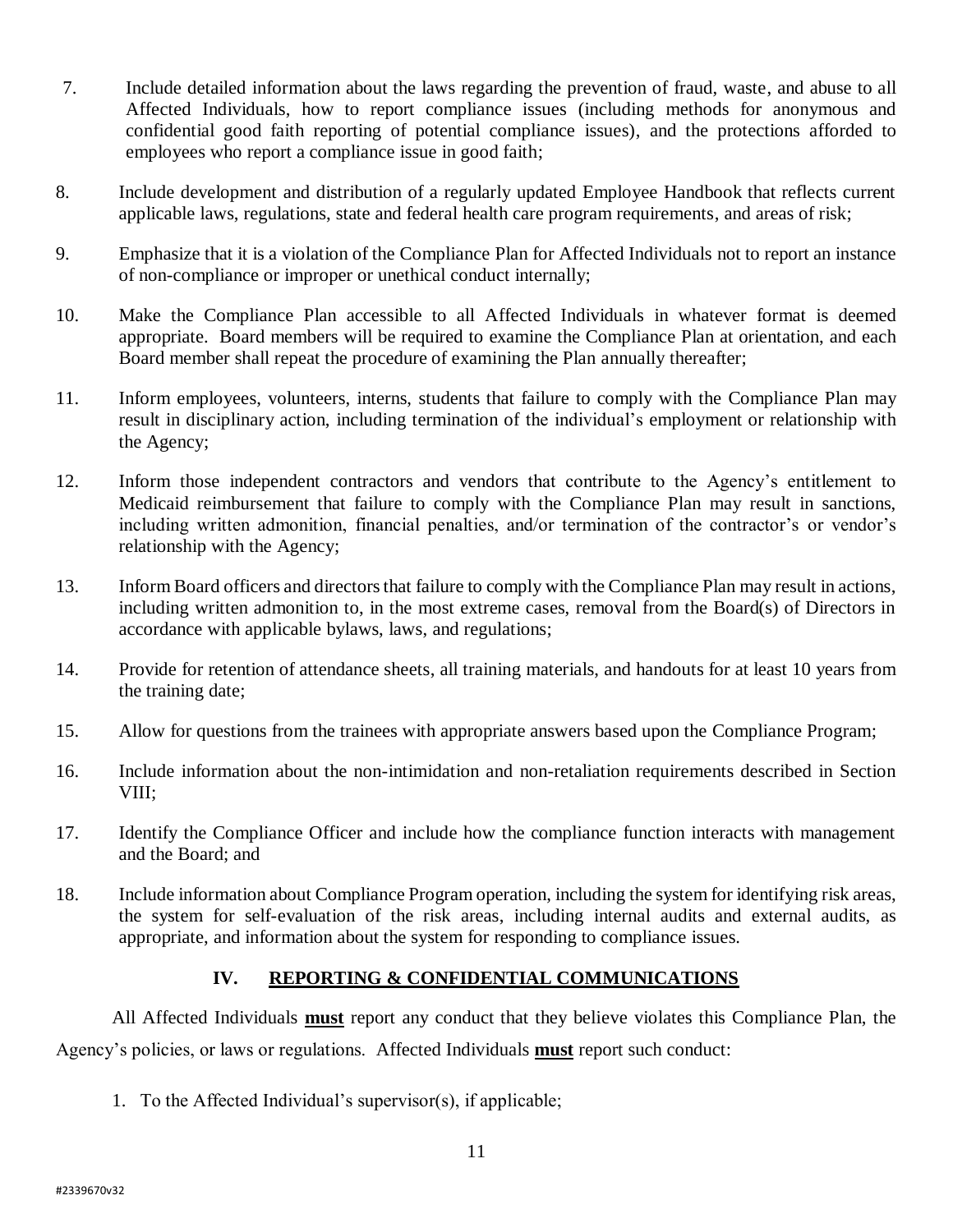- 2. To the Compliance Officer at 716-817-9007;
- 3. To the Agency's 24 hour anonymous and confidential Compliance Hotline at 716-817-7299; or
- 4. By using the Agency's anonymous Doing It Right form available on the Agency's Intranet and at all Agency sites which can be mailed to the Agency using the accompanying self-addressed, stamped envelope..

**It is a violation of this Compliance Plan for an Affected Individual to not report such conduct to the Agency.** Failure to report may result in corrective action, including termination of employment in the case of an employee, termination of the Agency's relationship with a volunteer, student, or intern, termination of a contract in the case of an independent contractor or vendor, or removal from the Board in the case of a Board member or officer. If an Affected Individual has a question about whether particular conduct is improper or illegal, the Affected Individual should contact their immediate supervisor or the Compliance Officer for guidance.

Individuals who report such conduct in good faith shall not be retaliated against or intimidated for making such a report. Individuals may report a matter on an anonymous basis by using the Agency's Compliance Hotline or Doing It Right form. The Agency shall maintain the confidentiality of these reports unless the matter is turned over to law enforcement. The Agency will investigate all reports of improper or illegal conduct, and violations of this Compliance Plan, Agency policies, and laws or regulations. All Affected Individuals **must cooperate** with these internal investigations and must not prevent, hinder, or delay discovery of improper or illegal conduct or violations.

The Compliance Officer shall ensure that all methods of reporting compliance concerns are adequately publicized. While the Agency requires Affected Individuals to report conduct that the Affected Individual believes violates this Compliance Plan, the Agency's policies, or any law or regulation, certain laws provide that individuals may also bring their concerns to the government.

Employees should understand that the Compliance Hotline and Doing It Right form are designed solely for the good faith reporting of fraud, waste, abuse, and other compliance problems. They are not intended for complaints relating to the terms and conditions of an employee's employment. Any such complaints should be directed to the employee's Supervisor or Director of Human Resources. However, if an employee believes that they were retaliated against or intimidated for reporting a compliance concern, the employee's complaint may be reported to the Compliance Officer, or on the Compliance Hotline or using the Doing It Right form or to the employee's supervisor or Director of Human Resources. However, if the employee reports retaliation or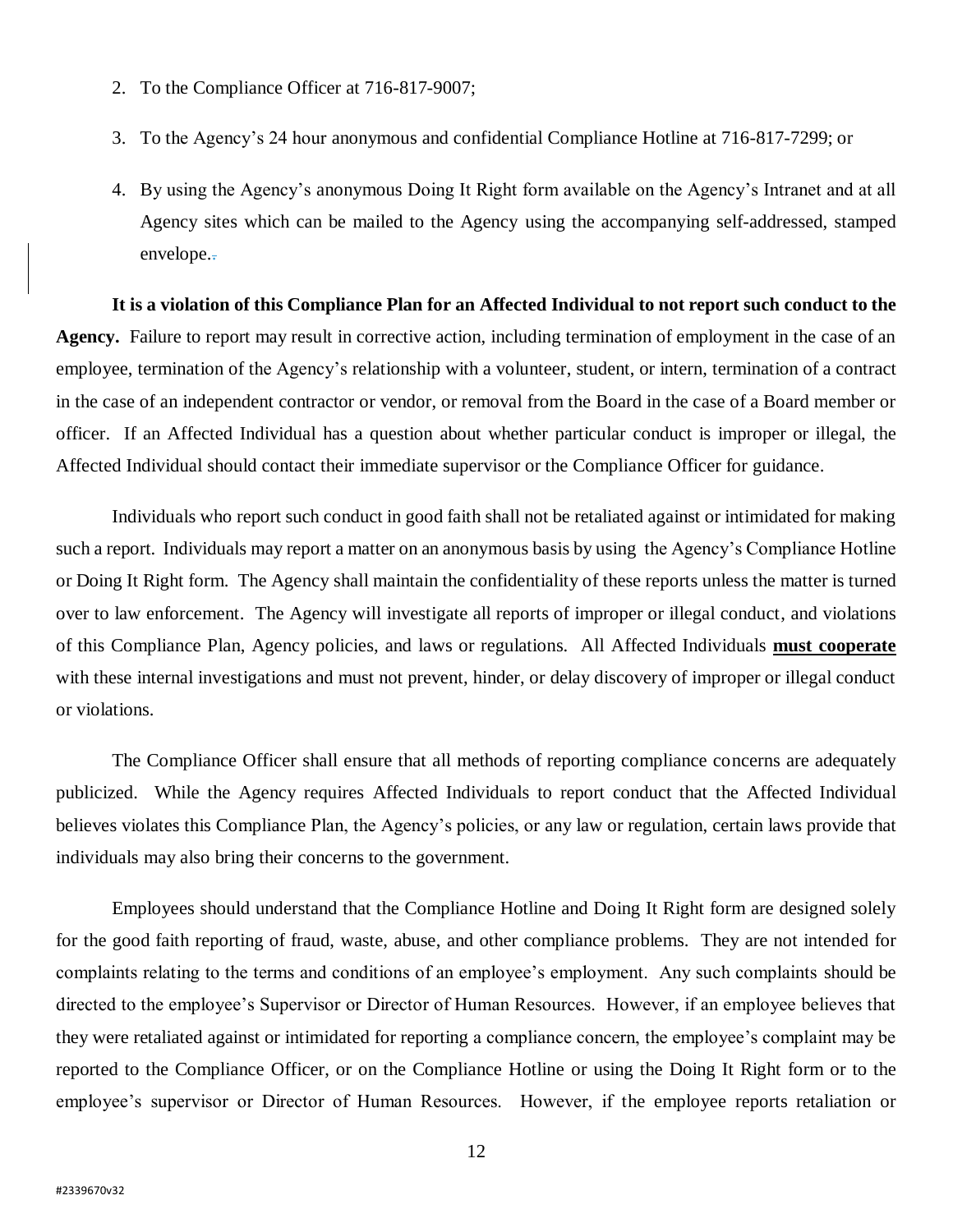intimidation on the Compliance Hotline or Doing It Right form, the employee will have to disclose their identity in order for the Compliance Officer to be able to investigate the matter. In the case of actual or suspected improper or unethical conduct of the President/CEO, individuals should report the matter to the Board of Directors.

#### **V. ENFORCEMENT & DISCIPLINE**

The Compliance Officer and Compliance Committee shall develop and implement disciplinary policies to encourage good faith participation in the Compliance Program by Affected Individuals, including policies that articulate expectations for reporting compliance issues, assisting in their resolution, and outlining sanctions for:

- 1. Failing to report actual or suspected compliance problems, improper or unethical conduct;
- 2. Participating in non-compliant, improper or unethical behavior; or
- 3. Encouraging, directing, facilitating or permitting non-compliant, improper or unethical behavior.

Such disciplinary policies shall be fairly and firmly enforced. Failure to report suspected and actual compliance issues or improper or unethical conduct may result in disciplinary action.

The Compliance Officer, in consultation with the Human Resources Department and other appropriate Affected Individuals, will ensure that prompt and appropriate corrective action and remediation occurs, to address fraud, waste, abuse or improper or unethical conduct in accordance with the Agency's corrective action policies. The Compliance Officer or designee will prepare a report of all compliance related investigations and present the report to the Chief Administrative Officer and respective program management team for review and recommendations. The Corporate Compliance Committee may review contested reports and decisions made by the Compliance Officer related to corrective action and proposed repayment to third party payors and provide recommendations for handling to the Compliance Officer and President/CEO. In cases of clear fraud or illegality, the Compliance Officer has the authority to order interim measures, such a suspension of billing while corrective action is being determined. Corrective action or remediation may include, but not be limited to, the following steps which are designed to reduce the potential for reoccurrence:

- 1. Provide additional education, training and guidance to Affected Individuals;
- 2. Impose discipline on employees, volunteers, students and interns, up to and including termination of employment or relationship with the Agency;
- 3. Conduct corrective billing action, including voiding and/or rebilling claims and/or repaying funds that the Agency is not entitled to retain;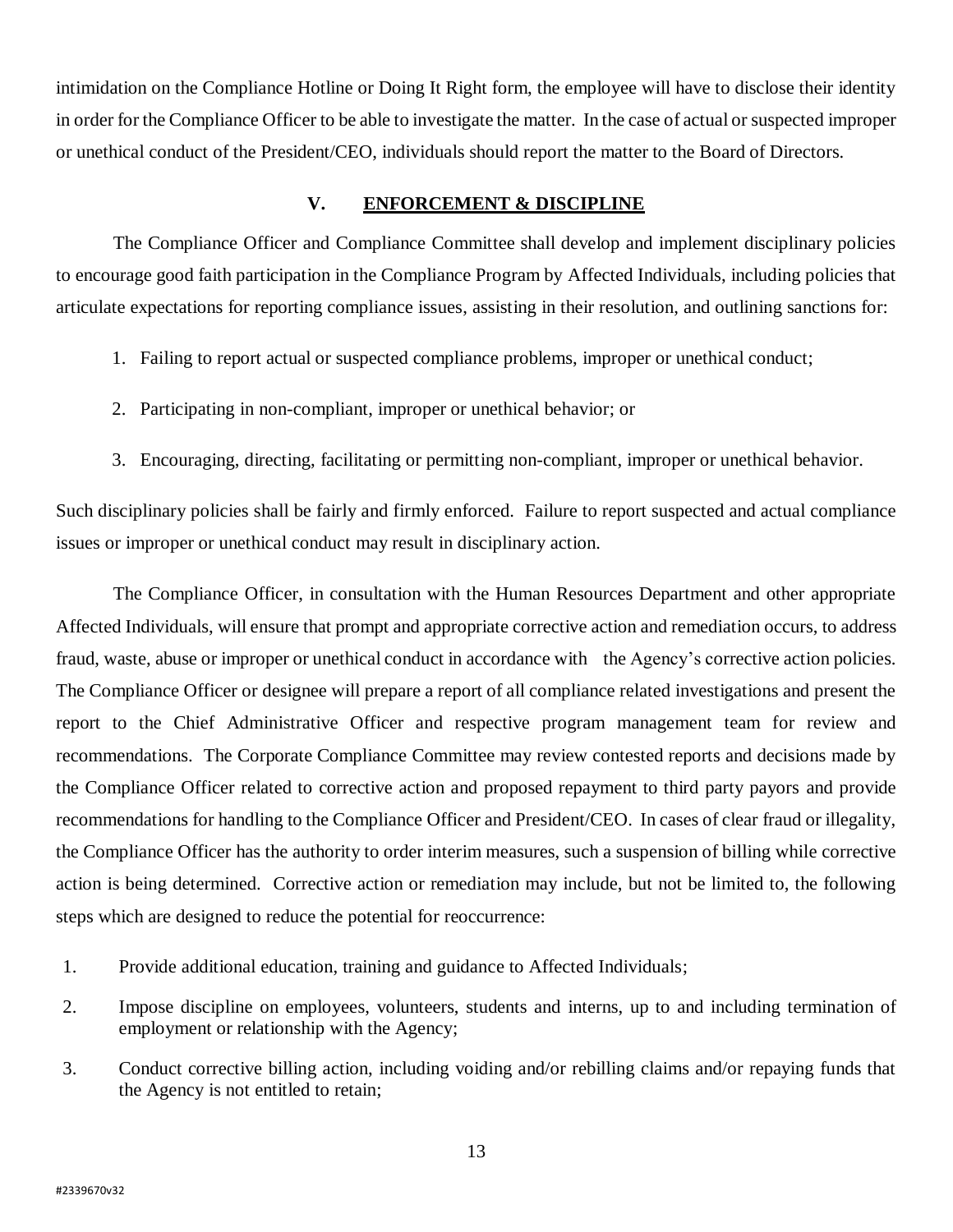- 4. Development of new policies and procedures and/or revision of existing policies and procedures;
- 5. Revise the Compliance Plan, Compliance Program, and implementing policies and procedures;
- 6. Implement additional monitoring and auditing;
- 7. Report to governmental agencies, fiscal intermediaries, and/or third party payors, after consultation with legal counsel and the Compliance Committee and in accordance with the Agency's corrective action policies;
- 8. Impose sanctions on independent contractors and vendors, including, for example, written admonition, financial penalties, and/or termination of an independent contractor's or vendor's relationship with the Agency in accordance with the applicable contract or agreement, if any; and
- 9. Impose sanctions on Board officers and directors, including written admonition and/or termination in accordance with applicable bylaws, laws, and regulations.

## **VI. COMPLIANCE AUDIT AND RISK IDENTIFICATION**

The Agency desires to identify compliance issues before they become legal problems. To that end, the Compliance Officer and Compliance Committee shall develop a system for routine identification and evaluation of compliance risk areas and a system for self-evaluation of such risk areas. Such a system shall include the performance of regular, periodic compliance audits of each Agency program by internal or external auditors, the department heads, and/or the Agency's Corporate Compliance and/or Internal Quality Review Teams. Billing audits of each Agency program will be conducted at least annually by the Agency's Corporate Compliance and/or Internal Quality Review Teams.

The Compliance Officer shall review and track all internal and external compliance audits and reviews (including peer reviews), and shall report the findings of audits and reviews to the Compliance Committee. The Compliance Officer shall also conduct regular, periodic reviews of the audit tools used by the Agency and revise them to reflect changes in laws, regulations, agency guidance, and/or best practices.

In addition, the Compliance Officer and Compliance Committee shall periodically identify potential risk areas by examining specific issues associated with the delivery and payment of services provided by the Agency, including:

- 1. Relevant work plans, enforcement initiatives, and other resources of any applicable state, local, or federal governmental enforcement and oversight agencies;
- 2. Risk areas identified by the Agency's own internal compliance audits and reporting mechanisms and external compliance audits; and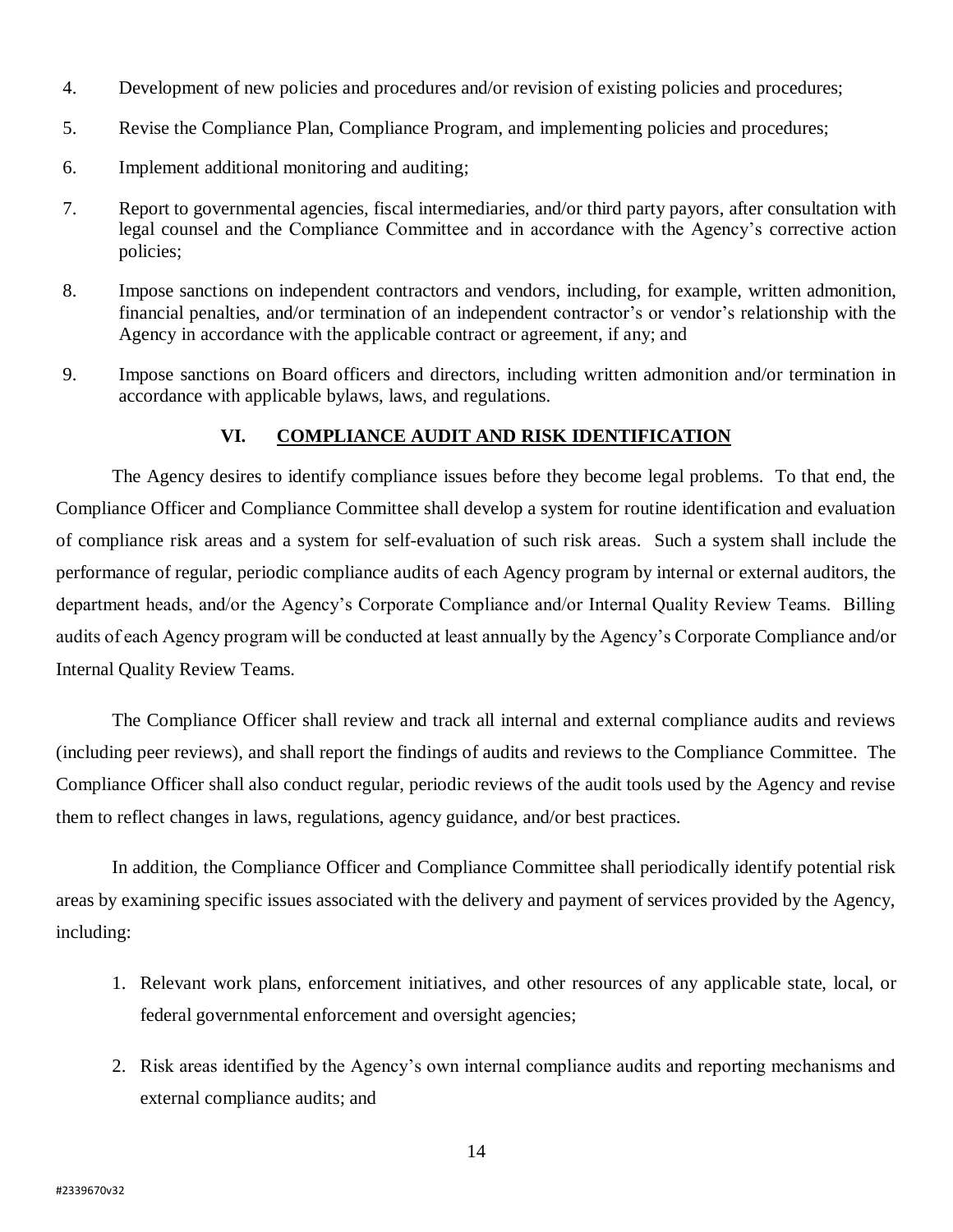3. Common audit findings or initiatives of relevant governing and accrediting government agencies.

There must also be a system in effect for evaluation of potential or actual non-compliance as a result of audits and self-evaluations. From the risk assessment, the Compliance Officer will develop, subject to approval by the Compliance Committee, an annual work plan for conducting audits and implementing other preventative measures. The Agency shall document results of work plan activities.

#### **VII. DETECTION, RESOLUTION, AND RESPONSE**

Subject to review and approval by the Compliance Committee, the Compliance Officer shall develop and implement policies and procedures regarding the investigation of any actual or potential violation of this Compliance Plan, the Standards of Conduct, the Agency's policies, and/or federal or state law or regulation. The policies and procedures will provide guidance on how potential compliance problems are investigated and resolved, and will include, but will not be limited to, how to conduct investigations, communicate findings, and implement follow-up reviews.

 Upon receiving a credible report of suspected or actual fraud, waste, abuse, or other improper or unethical conduct, or upon the identification of a potential or actual compliance problem in the course of self-evaluation or audits, the Compliance Officer will investigate such report or problem through the Agency's internal compliance processes, and involve outside counsel, auditors, or other health care or human services' experts to assist in an investigation, as appropriate and necessary. The internal investigation will be conducted as appropriate and may include interviews, documentation reviews, and root cause analyses. If the Compliance Officer determines it is in the best interests of the Agency to keep the contents and/or findings of the investigation confidential and not subject to disclosure to outside third parties, the Compliance Officer shall arrange for legal counsel to conduct and/or supervise the investigation under the attorney client privilege.

The Agency shall respond to and correct compliance problems promptly and thoroughly and maintain documentation of the investigation and its results in a written report of findings and recommendations for corrective action. The written report may be subject to the attorney client privilege if it is prepared by the Agency's outside legal counsel. The Compliance Officer and/or legal counsel shall present the written report or a summary thereof to the Compliance Committee and President/CEO. The Compliance Officer shall work with the President/CEO and outside advisors to determine whether the conduct that is the subject of the investigation should be disclosed to government agencies and/or payors. The Compliance Officer shall oversee the corrective action to ensure it is completed. The Compliance Officer shall update the Compliance Committee on the status of internal investigations and corrective action.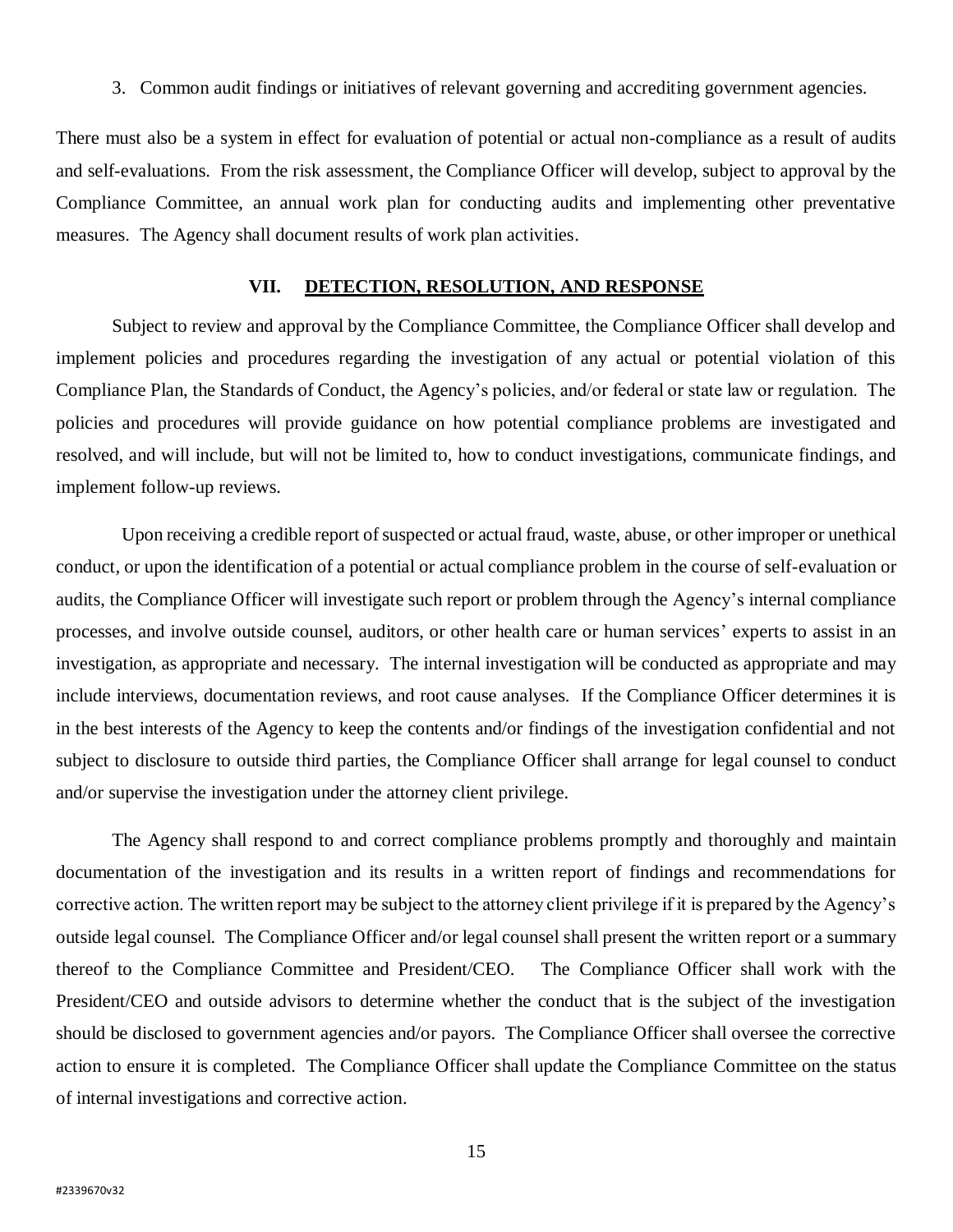The Agency requires that Affected Individuals fully cooperate in any such investigations. Although individuals have a right not to incriminate themselves, any employee, volunteer, student or intern who fails to provide such cooperation will be subject to termination of the relationship. Any independent contractor or vendor who fails to provide such cooperation will be subject termination of the contract or relationship. Any Board member who fails to provide such cooperation will be subject to sanctions as permitted in the bylaws. . Procedures, policies, and systems shall be in place, as set forth in Section V, as necessary to reduce the potential for recurrence. The Agency shall identify and report compliance issues to New York State Department of Health (DOH), Office For People With Developmental Disabilities (OPWDD), Office of Mental Health (OMH), Office of Children and Family Services (OCFS), OMIG, and any other appropriate governmental agency, and shall refund overpayments as appropriate and as directed by law.

#### **VIII. NON-INTIMIDATION AND NON-RETALIATION AND WHISTLEBLOWER POLICIES**

The Agency has a Non-intimidation and Non-retaliation policy and a Whistleblower policy for good faith participation in the Compliance Program and for good faith reporting and investigating of any actual or potential violation of this Compliance Plan, the Standards of Conduct, the Agency's policies and procedures, and/or any federal or state statute or regulation. Any individual who reports a compliance concern in good faith will be protected against retaliation and intimidation in accordance with sections 740 and 741 of the New York State Labor Law. In such an instance, retaliation is itself a violation of the Standards of Conduct and is unlawful. However, if the individual who reports a compliance issue has participated in a violation of law, the Standards of Conduct, or an Agency policy, the Agency retains the right to take appropriate disciplinary or other action, including termination of employment or relationship with the Agency service on the Board of Directors, or in the case of a contractor, termination of the applicable contract.

The Compliance Officer shall ensure that the Non-intimidation and Non-retaliation policy and Whistleblower policy are adequately publicized by including the policies in the Employee Handbook and in information provided to Affected Individuals.

## **IX. COMPLIANCE CONTACTS AND NUMBERS**

Any Affected Individual may report compliance concerns to:

- 1. The Affected Individual's supervisor(s) (as applicable);
- 2. The Compliance Officer at 716-817-9007;
- 3. The Agency's 24-hour anonymous and confidential Compliance Hotline at 716-817-7299; or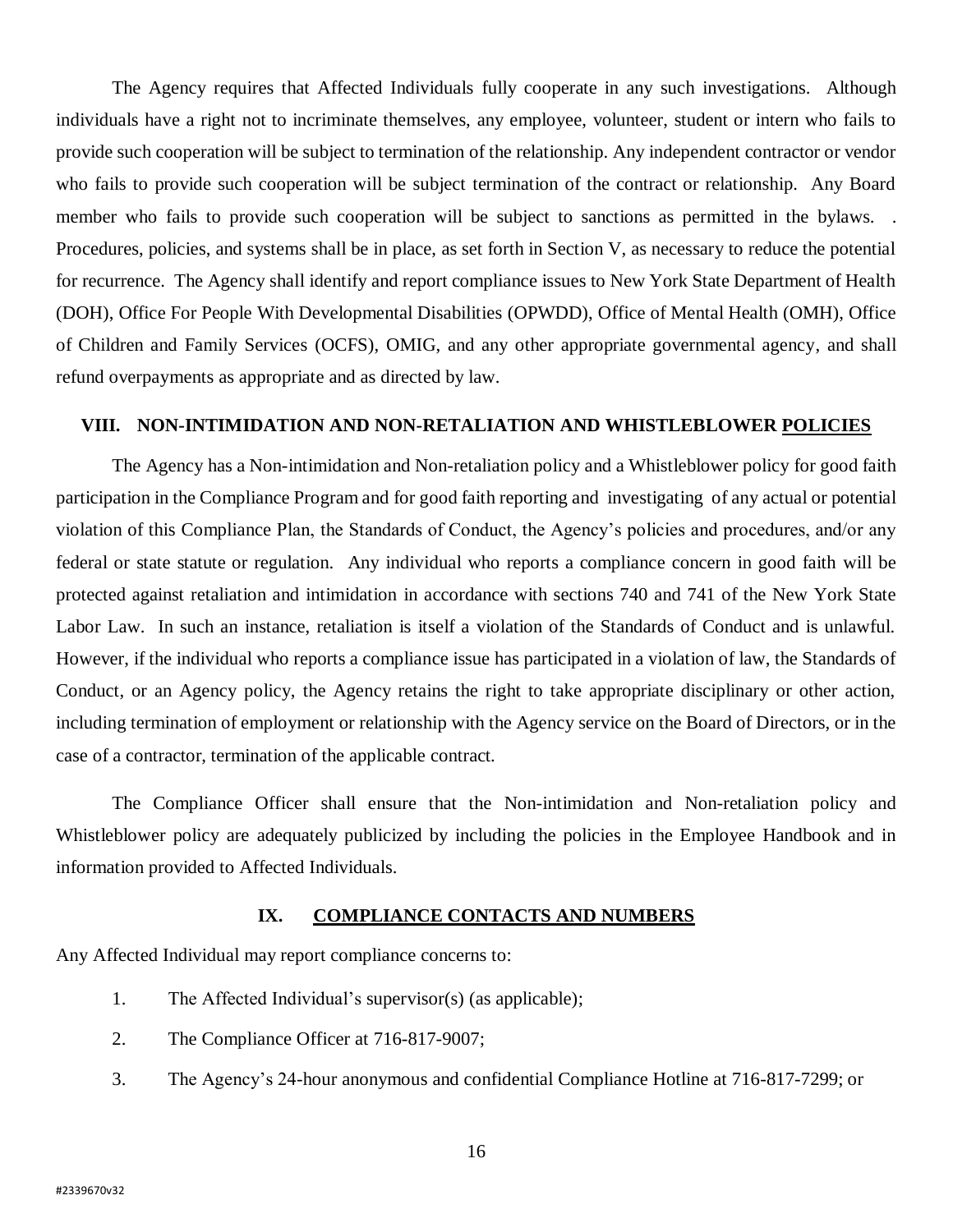4. By using the Agency's Do It Right Form available on the Agency's intranet and at all Agency sites which can be mailed to the Agency using the accompanying self-addressed stamped envelope.

# **X. LAWS REGARDING THE PREVENTION OF FRAUD, WASTE AND ABUSE**

The following represents brief summaries of complex laws. The Agency's Compliance Officer can provide more information about these laws and their application to specific situations.

# **A. Federal Laws.**

**1. The Federal False Claims Act (FCA).** The Federal False Claims Act prohibits a person from submitting a claim to the federal government that he/she knows (or should know) is false. The False Claims Act also imposes liability on an individual who knowingly submits a false record or document to the government in order to receive reimbursement or obtains money from the federal government to which he or she may not be entitled, and then uses false statements or records in order to retain the money. **Examples** of the types of activity prohibited by the FCA include but are not limited to: (i) billing for services that were not actually rendered, (ii) billing for a more highly reimbursed service or product than the one provided, (iii) falsely certifying that services were medically necessary, (iv) double billing; and (v) failing to refund overpayments made by a federal health care program. Individuals may be entitled to bring an action under the FCA and share in a percentage of any recovery. However, if the action has no merit and/or is primarily for the purpose of harassing the Agency, the individual may have to pay the Agency for the Agency's legal fees and costs.

Proof of specific intent to defraud is not required. However, honest mistakes or mere negligence are not the basis of false claims. The FCA provides for civil penalties per false claim plus three times the amount of damages that the government sustains.

2.**. Federal Anti-Kickback Law.** Individuals/entities may not knowingly offer, pay, solicit, or receive remuneration in exchange for referring, furnishing, purchasing, leasing or ordering a service or item paid for by Medicare, Medicaid, or other federal health care program unless the transaction fits within a safe harbor. This applies to any form of remuneration to induce or reward referrals for federal health care program business (money, free or discounted items or services, overpayments or underpayments, waivers of co-payments or deductibles, low interest loans or subsidies, or business opportunities that are not commercially reasonable. Criminal or civil penalties include repayment of damages, fines, imprisonment, and exclusion from participation in federal programs.

3. **Ethics in Patient Referrals At (the "Stark Law")**. Physicians<sup>3</sup> or their family member who have an ownership or compensation interest with an entity that provides "designated health services" shall not refer a patent in need of designated health services for which payment may be made under Medicare or Medicaid to such entities unless that ownership or compensation arrangement is structured to fit within a regulatory exception. Penalties include repayment of Medicare or Medicaid reimbursement and civil penalties.

4. **Civil Monetary Penalties Law**. Individuals are prohibited from specified conduct including: submitting false or fraudulent claims or misrepresenting facts, kickbacks, offering inducements to

 $\overline{a}$ 

<sup>&</sup>lt;sup>3</sup> "Physicians" include medical doctors, doctors of osteopathy, psychologists, oral surgeons, dentists, podiatrists, optometrists and chiropractors."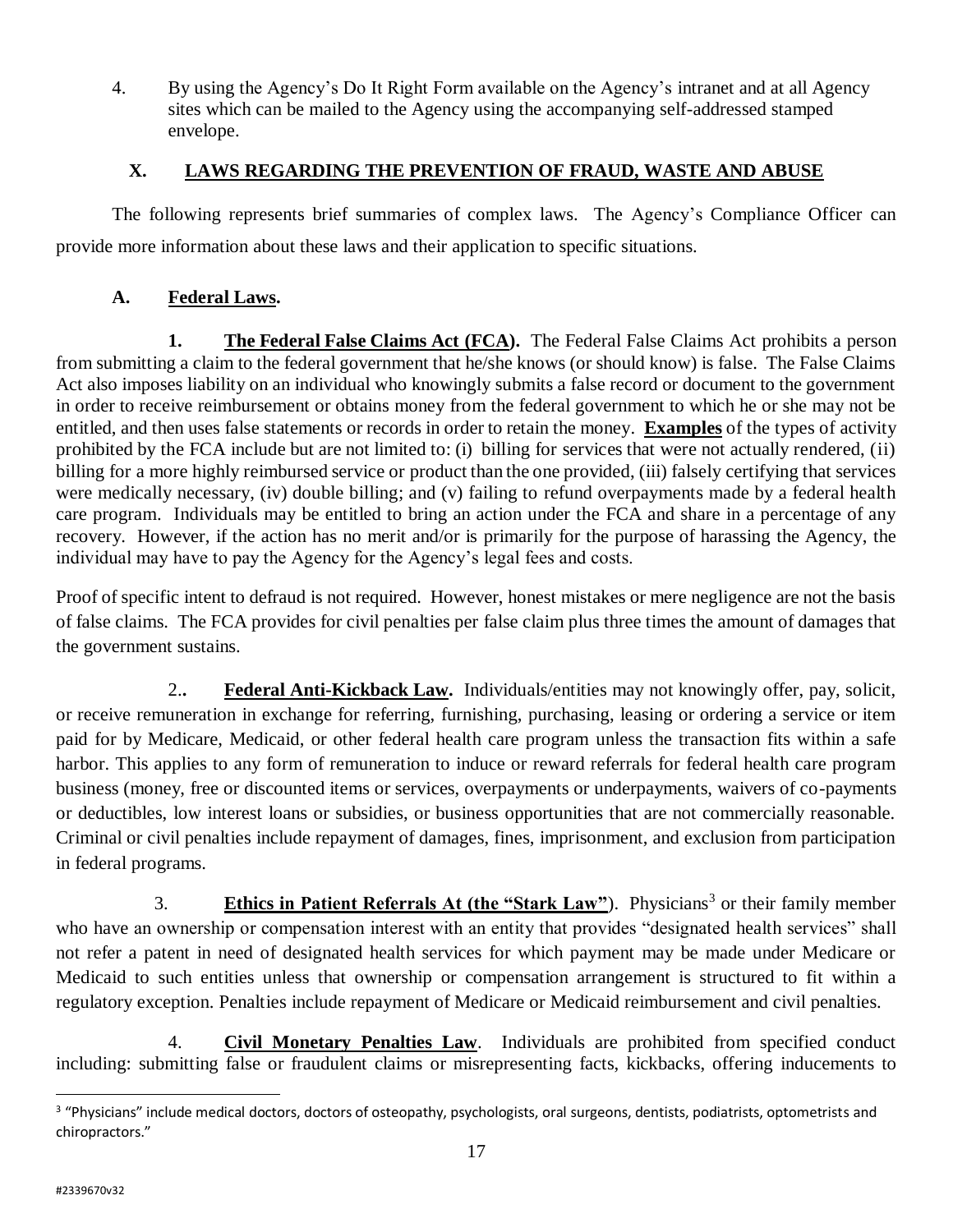Medicare/Medicaid beneficiaries, offering inducements to physicians to limit services, submitting claims for services ordered by, or contracting with, an excluded entity, failing to report and repay an overpayment, failing to grant government timely access. Penalties include fines, treble damages, denial of payment repayment of amounts improperly paid, and exclusion from participating in the Medicare/Medicaid programs.

# **B. State Laws**.

**1. False Claims Act**. The New York False Claims Act prohibits a person from submitting a claim to the state or local government that the person knows is false. Violators are subject to civil penalties of \$6,000 to \$12,000 per false claim and treble damages. Individuals may be entitled to bring an action under the False Claims Act, and share in a percentage of any recovery. However, if the action has no merit and/or is primarily for the purpose of harassing the Agency, the individual may have to pay the Agency for the Agency's legal fees and costs.

**2. Criminal Health Care Laws.** New York has many criminal laws designed to prevent health care fraud. They include: 1) presenting a false or fraudulent claim for services, submitting false information to obtain greater Medicaid reimbursement, or submitting false information in order to obtain authorization; 2) falsifying or altering business records; and 3) filing false claims for insurance payments. Violators are subject to criminal prosecution, fines, and imprisonment.

**3. Anti-Kickback Law.** Medicaid providers are prohibited from offering, paying, soliciting, receiving, or giving anything in exchange for the referral of Medicaid services. Violators are subject to civil and criminal enforcement.

**4. Self-Referral Law.** Practitioners who order laboratory, pharmacy, radiation therapy, physical therapy, or imaging services are prohibited from referring patients to a health care provider when the practitioner, or the practitioner's immediate family, has a financial relationship with the health care provider. There are some exceptions to this prohibition which may make such referrals acceptable.

**5. Professional Misconduct**. Licensed professionals must not engage in misconduct as defined in the Education and Public Health Laws. Violators face fines, probation, suspension, or loss of their licenses.

# **C. Whistleblower Protections**.

**1. Federal Whistleblower Protection.** An employee who is discharged, demoted, suspended, threatened, harassed, or discriminated against because of the employee's lawful acts conducted in furtherance of a False Claims Act action is protected from retaliation by the Agency. Remedies include reinstatement, two times back pay plus interest, litigation costs, and attorney's fees. However, if the employee's action has no basis in law or fact or is primarily for harassment, the employee may have to pay the Agency's legal fees and costs.

**2. New York State Whistleblower Protection**. Employees who report a false claim in good faith are protected against discharge, demotion, suspension, threats, harassment, and other discrimination by the Agency. Remedies include reinstatement, two times back pay plus interest, and litigation costs and attorneys' fees. However, if the employee's action has no basis in law and fact or is primarily for harassment, the employee may have to pay the Agency's legal fees and costs.